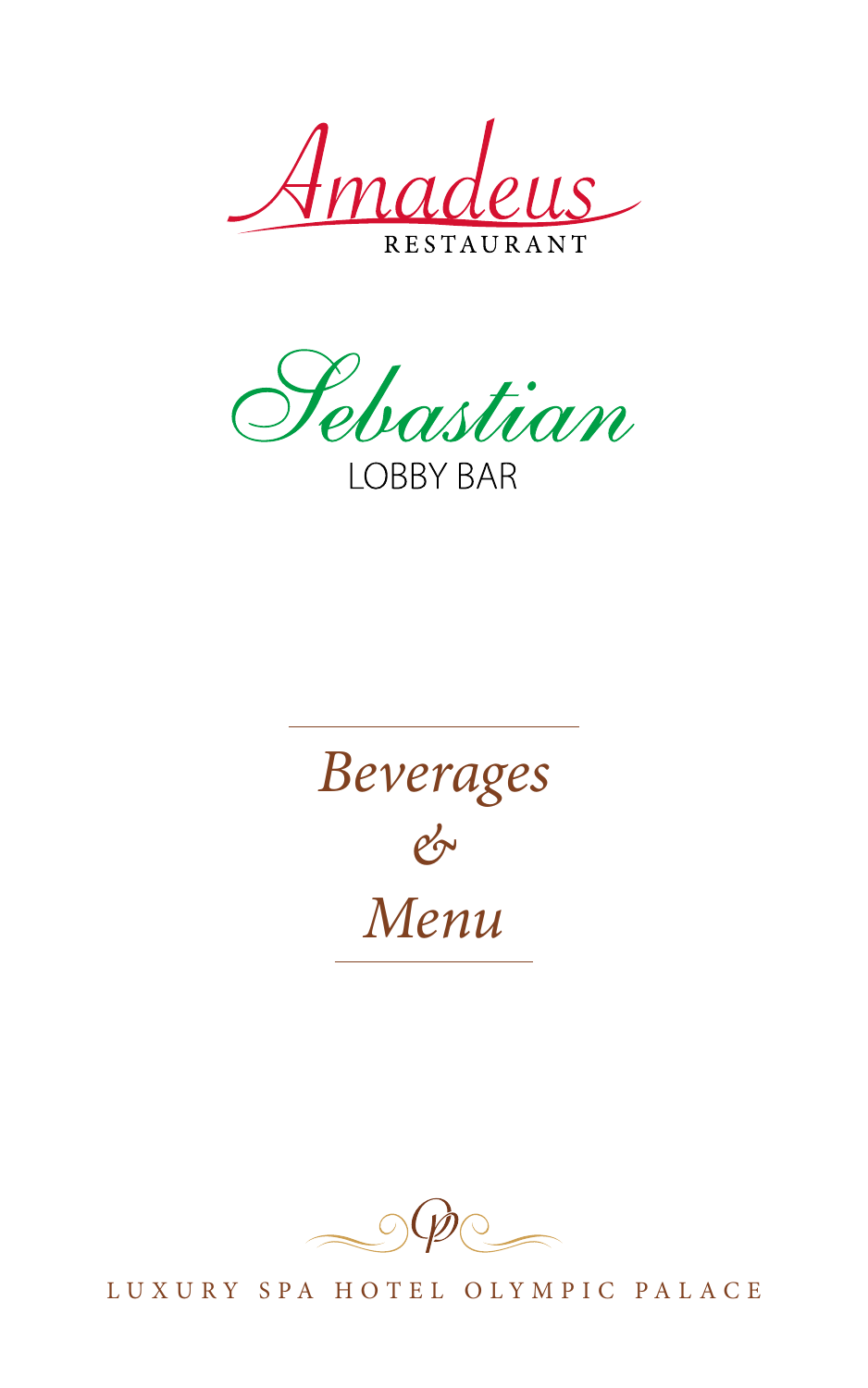### *ALCOHOLIC COCKTAIL*

| Kir Royal - Sparkling wine, Creme de cassis              | 170 Kč |
|----------------------------------------------------------|--------|
| Manhattan cocktail - Bourbon, Martini Rosso, Angostura   | 170 Kč |
| Martini Dry Cocktail - Gin, Martini Extra dry            | 170 Kč |
| Cosmopolitan - Vodka, Cointreau, lime, cranberry juice   | 170 Kč |
| Margarita - Tequila, Triple Sec, lemon juice             | 170 Kč |
| Tequila Sunrise - Tequila, grenadine, orange juice       | 170 Kč |
| Cuba Libre - Rum, Coca-Cola, lime juice                  | 170 Kč |
| Mojito - Rum, fresh mint, lime, brown sugar, soda        | 170 Kč |
| Piña colada - Rum, pineapple juice, coconut sirup, cream | 170 Kč |
| Bloody Mary - Vodka, tomato juice, lemon                 | 170 Kč |
| Becher Tonic - Becherovka, Tonic, lemon                  | 150 Kč |
|                                                          |        |

## *NON-ALCOHOLIC COCKTAIL*

| Virgin Mojito – Fresh mint, lime, brown sugar, soda   | $120 \text{ K\check{c}}$ |
|-------------------------------------------------------|--------------------------|
| Virgin Colada – Pineapple juice, coconut syrup, cream | $120 \text{ K\check{c}}$ |
| Fruit Milkshake - daily offerings                     | $120 \text{ K\check{c}}$ |

#### *APERITIF*

| <b>Aperol Spritz</b>             | 0,11           | 150 Kč      |
|----------------------------------|----------------|-------------|
| Prosecco Arcobello DOC           | 0,11           | 100 Kč      |
| Bohemia Sekt Brut, Demi          | 0,11           | $100K\zeta$ |
| Martini Extra dry, Bianco, Rosso | 5 cl           | 90 Kč       |
| Campari Bitter                   | $5 \text{ cl}$ | 90 Kč       |
| <b>SHERRY</b>                    |                |             |
| Sandeman Dry Seco                | $5$ cl         | 80 Kč       |

| Sandeman Medium Dry  | $5 \text{ cl}$ | - 80 Kč    |
|----------------------|----------------|------------|
| Sandeman Rich Golden |                | 5 cl 80 Kč |
|                      |                |            |
|                      |                |            |

# *PORTO* Sandeman White port 5 cl 80 Kč Sandeman Ruby port 5 cl 30 Kč

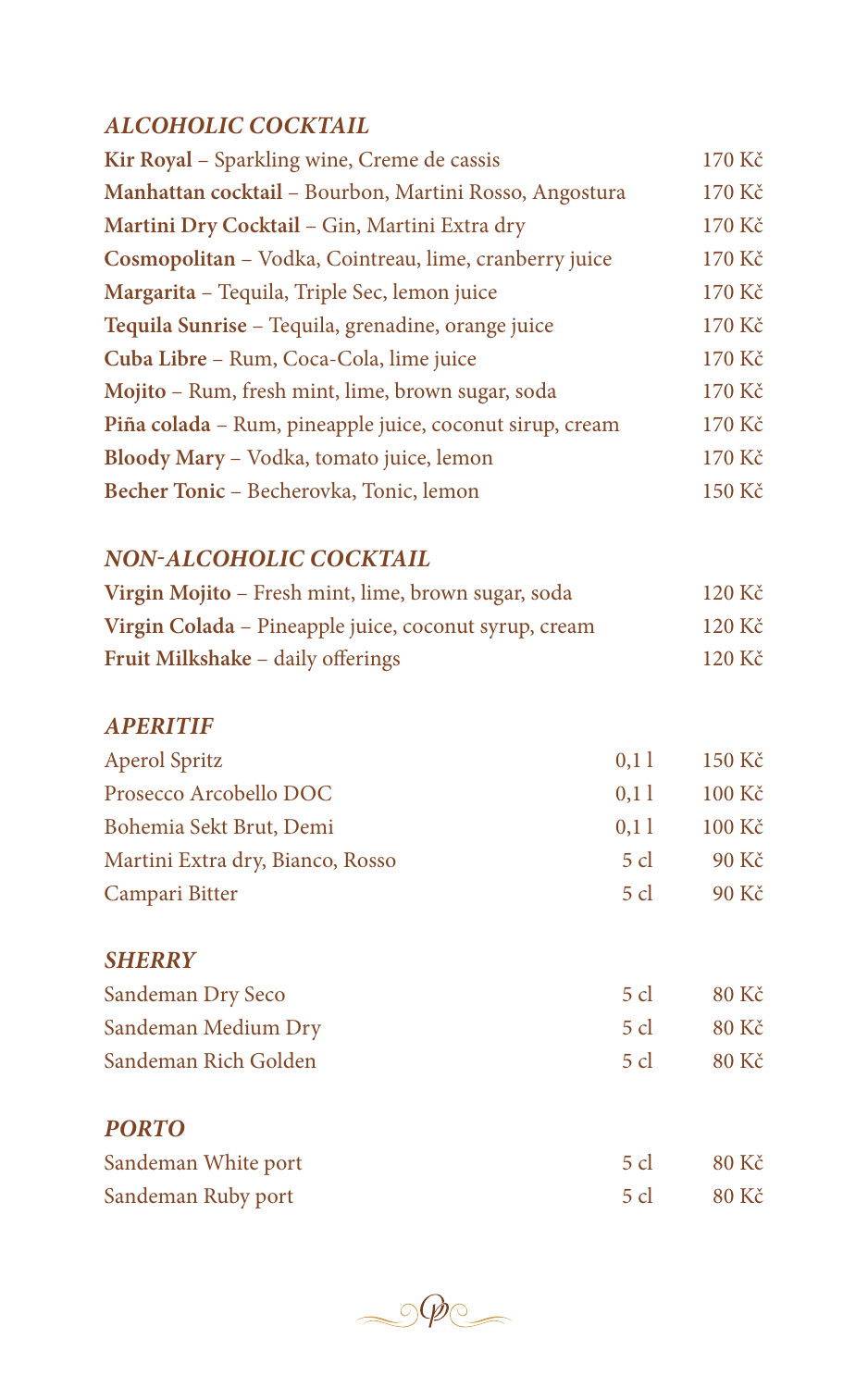### *LIQUEUR*

| <b>Grand Marnier</b> | 4 cl | $130 K\check{c}$ |
|----------------------|------|------------------|
| Jägermeister         | 4 cl | 90 Kč            |
| Cointreau            | 4 cl | 90 Kč            |
| Malibu               | 4 cl | 90 Kč            |
| Kahlúa               | 4 cl | 90 Kč            |
| <b>Baileys</b>       | 4 cl | 90 Kč            |

### *LOCAL SPIRITS*

| Hruškovice baron Hildprandt (Williams) | $4 \,$ cl | 150 Kč   |
|----------------------------------------|-----------|----------|
| Slivovice baron Hildprandt             | 4 cl      | - 150 Kč |
| Becherovka (Lemond, KV 14, Cordial)    | $4 \,$ cl | 90 Kč    |
| Fernet Stock, Fernet Stock Citrus      | $4 \,$ cl | 90 Kč    |

### *VODKA*

| Beluga           | $4 \text{ cl}$ | 250 Kč                   |
|------------------|----------------|--------------------------|
| Russian Standard | 4 cl           | $100 \text{ K\check{c}}$ |
| Absolut          | 4 cl           | $100 \text{ K\check{c}}$ |

### *GIN*

| Hendricks              | 4 cl | - 150 Kč                 |
|------------------------|------|--------------------------|
| <b>Bombay Sapphire</b> | 4 cl | $100 \text{ K\check{c}}$ |
| Beefeater              | 4 cl | $100 \text{ K\check{c}}$ |

#### *RUM*

| Ron Zacapa Centenario XO Solera 23 yo | 4 cl        | 250 Kč |
|---------------------------------------|-------------|--------|
| Ron Millonario                        | 4 cl 250 Kč |        |
| Diplomatico Reserva                   | 4 cl 180 Kč |        |
| Havana Club Añejo 3 Años              | 4 cl 150 Kč |        |

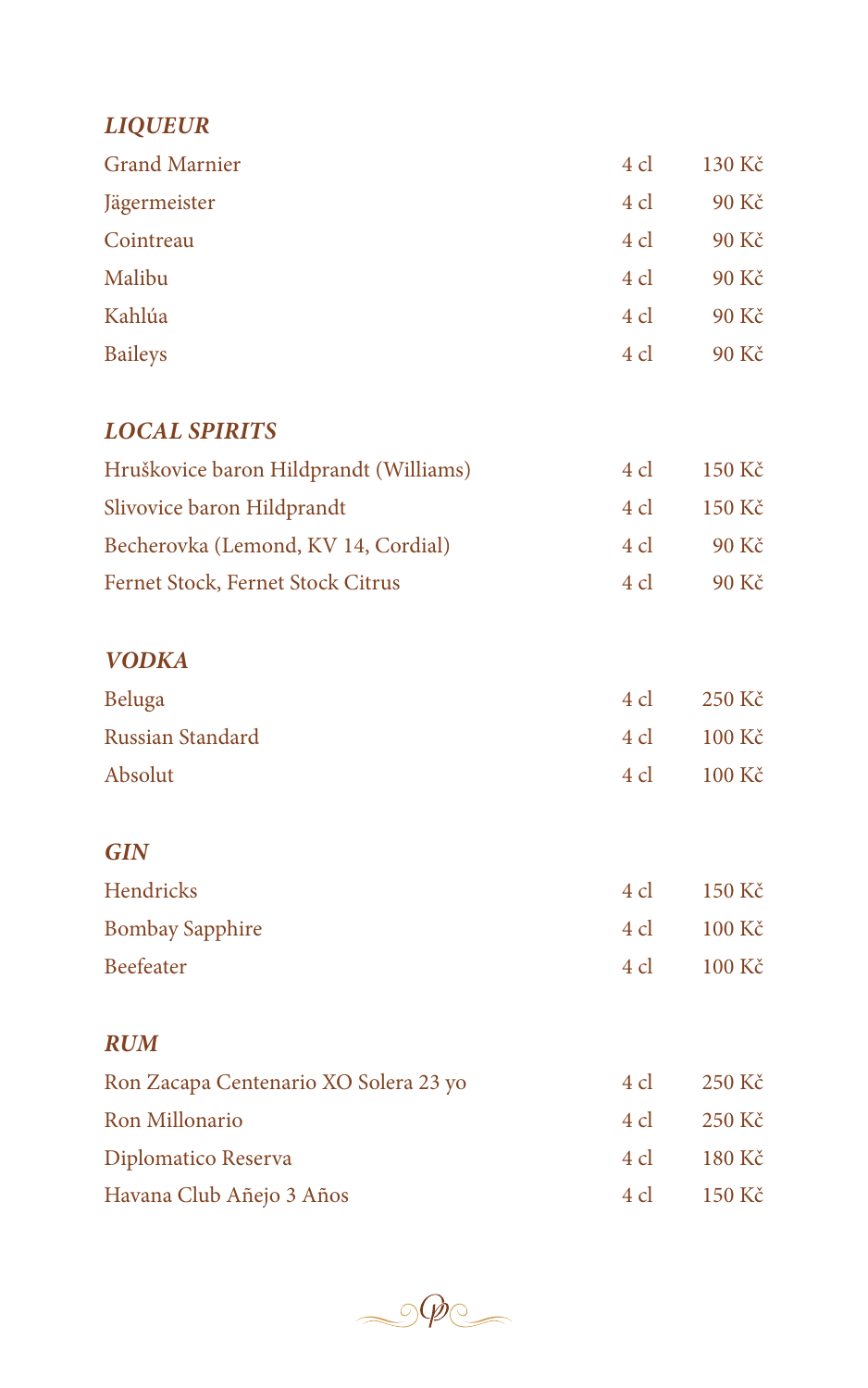| <b>GRAPPA</b>                          |           |          |
|----------------------------------------|-----------|----------|
| Daily Offer                            | 4 cl      | 180 Kč   |
| <b>TEQUILA</b>                         |           |          |
| Olmeca Reposado                        | 4 cl      | 150 Kč   |
| Olmeca Blanco                          | 4 cl      | 120 Kč   |
| <b>SCOTCH WHISKY</b>                   |           |          |
| Chivas Royal Salute 21 yo              | 4 cl      | 490 Kč   |
| Johnnie Walker Platinum label 18 yo    | 4 cl      | 250 Kč   |
| <b>IRISH WHISKEY</b>                   |           |          |
| Jameson Select Reserve                 | 4 cl      | 180 Kč   |
| Tullamore Dew Special Reserve 12 yo    | 4 cl      | 180 Kč   |
| <b>SINGLE MALT</b>                     |           |          |
| Glenlivet Malt 12 yo                   | 4 cl      | 220 Kč   |
| Laphroaig 10 yo Islay Island           | 4 cl      | 220 Kč   |
| <b>BOURBON &amp; TENNESSEE WHISKEY</b> |           |          |
| Jack Daniel's Single Barrel            | 4 cl      | 220 Kč   |
| Jim Beam Signature Craft 12 yo         | 4 cl      | 190 Kč   |
| <b>COGNAC</b>                          |           |          |
| Rémy Martin Louis XIII.                | $2 \,$ cl | 3 800 Kč |
| Rémy Martin X.O.                       | $2$ cl    | 350 Kč   |
| <b>Martell Creation</b>                | $2$ cl    | 1 200 Kč |
| Martell X.O.                           | $2$ cl    | 350 Kč   |
| Martell V.S.O.P                        | 4 cl      | 240 Kč   |
| Courvoisier X.O.                       | $2$ cl    | 350 Kč   |
| Hennessy X.O.                          | $2$ cl    | 350 Kč   |

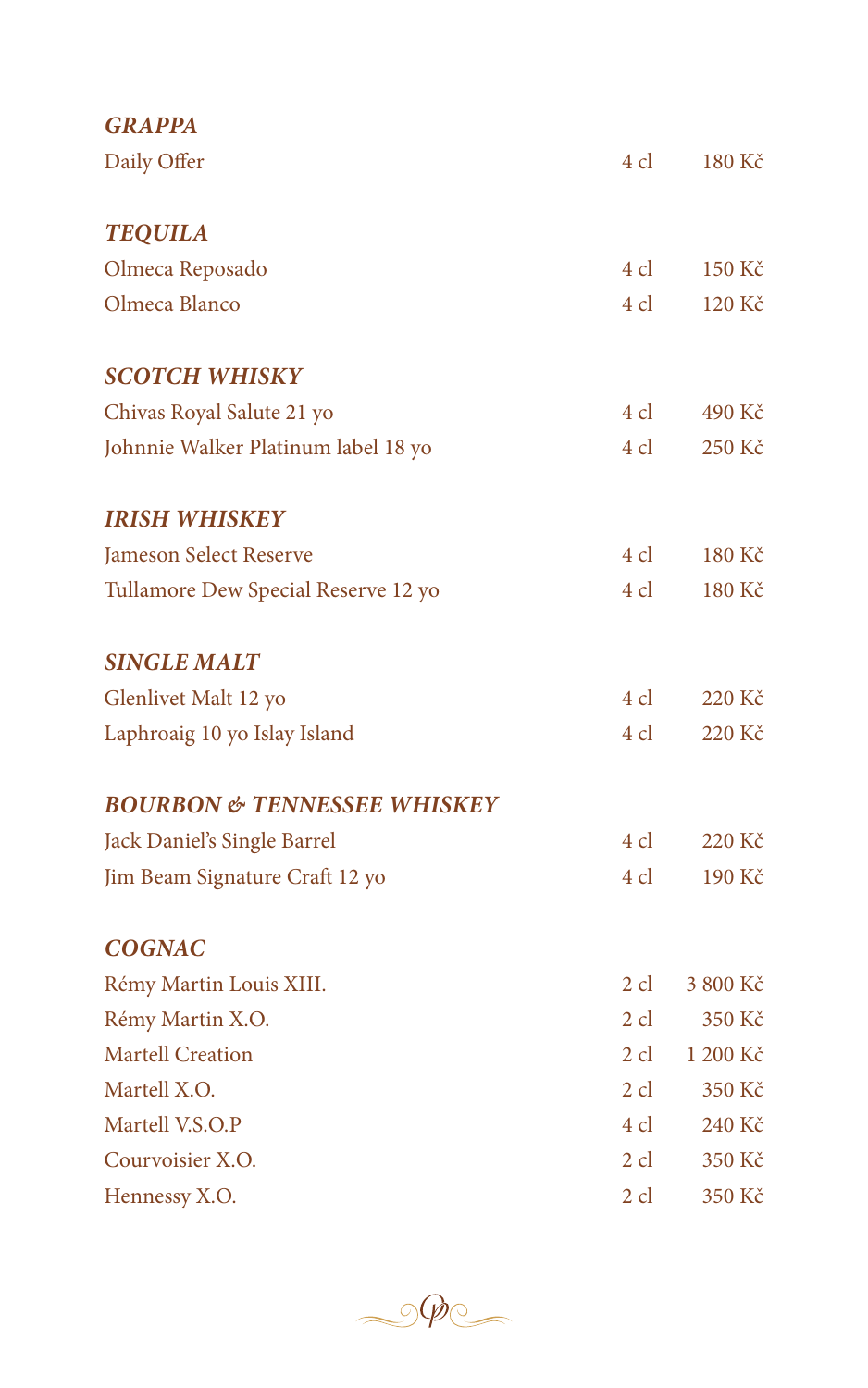| <b>BRANDY</b>                                |       |        |
|----------------------------------------------|-------|--------|
| <b>Metaxa Private Reserve</b>                | 4 cl  | 250 Kč |
| Armagnac Janneau X.O.                        | 4 cl  | 220 Kč |
| <b>BEER</b>                                  |       |        |
| Pilsner Urquell (draught)                    | 0,301 | 70 Kč  |
| Pilsner Urquell (bottle)                     | 0,331 | 70 Kč  |
| Birell (non-alcoholic)                       | 0,331 | 70 Kč  |
| Velkopopovický kozel dark                    | 0,501 | 70 Kč  |
| Kingswood Cider                              | 0,401 | 70 Kč  |
| <b>SOFT DRINK</b>                            |       |        |
| Vittel                                       | 0,251 | 90 Kč  |
| Perrier                                      | 0,201 | 90 Kč  |
| Mattoni sparkling, Aquila still water        | 0,331 | 70 Kč  |
| Mattoni sparkling, Aquila still water        | 0,751 | 100 Kč |
| Coca-Cola, Fanta, Sprite                     | 0,331 | 70 Kč  |
| Kinley Tonic water, Bitter lemon, Ginger ale | 0,251 | 70 Kč  |
| Selection of Pfanner juices                  | 0,201 | 70 Kč  |
| Selection of freshly squeezed juices         | 0,201 | 120 Kč |
| Red Bull                                     | 0,251 | 90 Kč  |
| <b>COFFEE</b>                                |       |        |
| Espresso                                     |       | 70 Kč  |
| Espresso macchiato                           |       | 90 Kč  |
| Espresso doppio                              |       | 120 Kč |
| Cappuccino                                   |       | 90 Kč  |
| Caffe latte macchiato                        |       | 90 Kč  |
| Irish coffee                                 |       | 150 Kč |
| Vienna coffee                                |       | 100 Kč |
| Coffee decaffeinated                         |       | 70 Kč  |
| Hot chocolate                                |       | 70 Kč  |

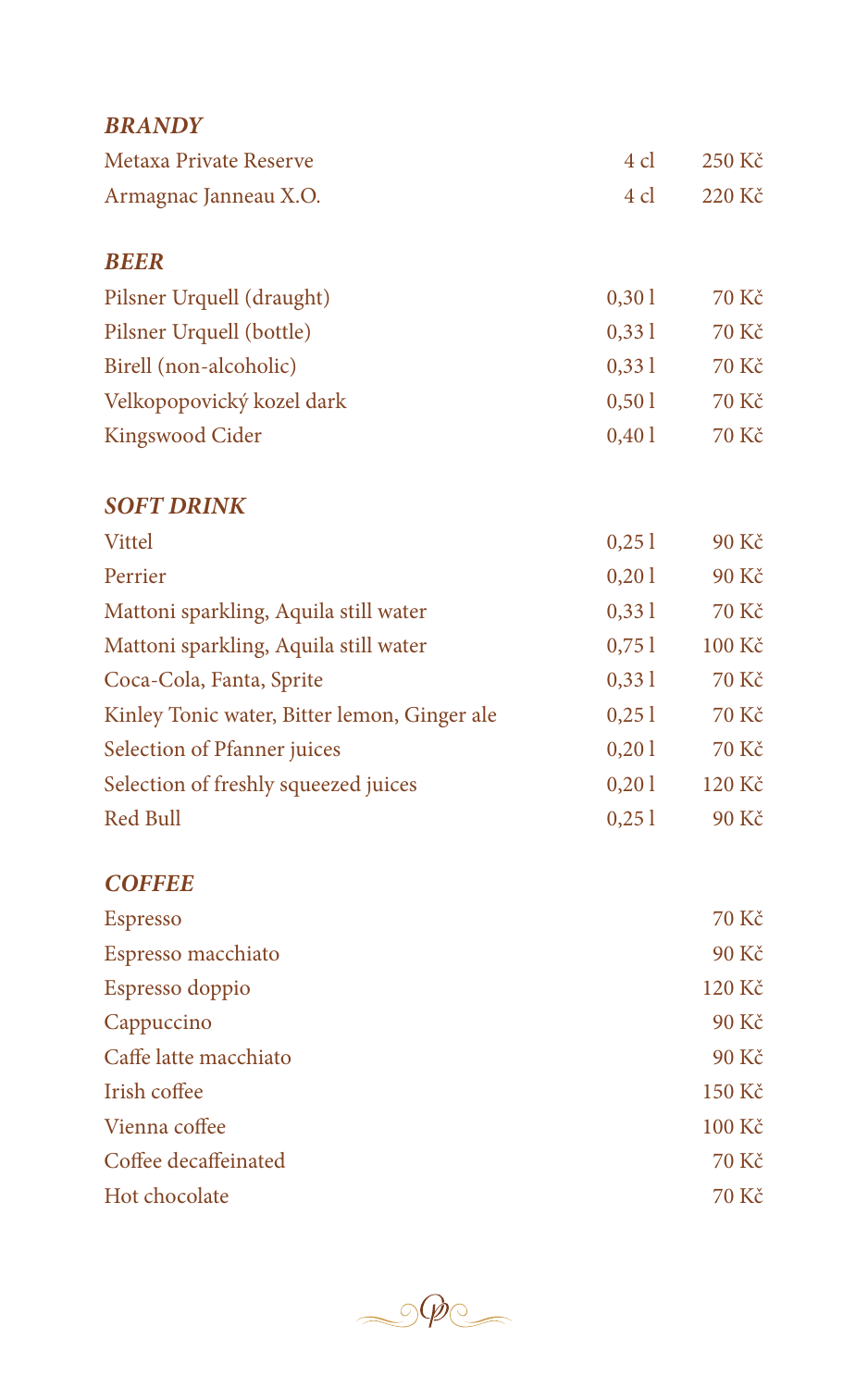#### *SELECTION OF LOOSE EILLES TEA*

| 95 Kč |
|-------|
| 95 Kč |
| 95 Kč |
| 95 Kč |
|       |

| <b>Fruit tea</b>     |       |
|----------------------|-------|
| Fruit Garden         | 95 Kč |
| <b>Summer Fruits</b> | 95 Kč |
| Vita Orange          | 95 Kč |

# **Green tea**

| Green tea China Blatt      | 95 Kč |
|----------------------------|-------|
| Green tea China Jasmine    | 95 Kč |
| <b>BIO Wulu Cha Yantou</b> | 95 Kč |

#### **Herbal tea**

| Herbal Garden | 95 Kč |
|---------------|-------|
| Mint tea      | 95 Kč |
| Camomile tea  | 95 Kč |

#### Med / Honey 1 ks / 1 pc 20 Kč

#### *WINE LIST*

Vinná karta je na požádání u obsluhy. *If requested, our service provides you with information about wine list.* По требованию наш персонал предоставляет Вам

информацию о винной карте.

Na přání Vám obsluha poskytne informace o obsažených alergenech. *If requested, our service provides you with information about allergens.* По требованию наш персонал предоставляет Вам информацию о содержащихся аллергенах.



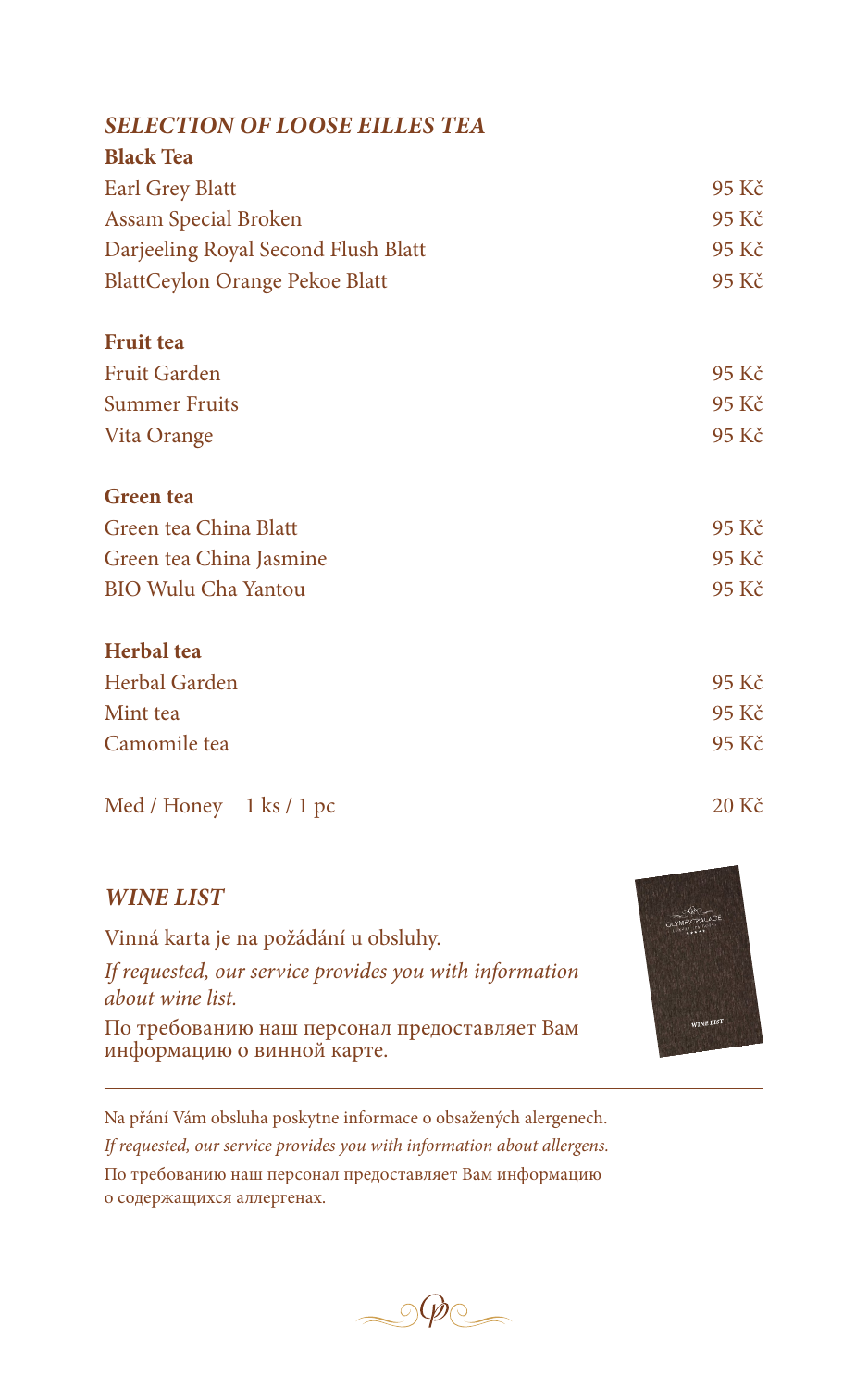#### *DAILY MENU 12.00 – 21.00*

| Ciabatta s uzeným lososem, okurkou a majonézou<br>Ciabatta with smoked salmon, cucumber and mayonnaise<br>Чиабатта с копченым лососем, огурцом и майонезом                                                                                            | 220 Kč |
|-------------------------------------------------------------------------------------------------------------------------------------------------------------------------------------------------------------------------------------------------------|--------|
| Výběr mezinárodních salámů a sýrů s čerstvým pečivem<br>Selection of international salami and cheeses with fresh bread<br>Выбор салями и сыров со свежим хлебом                                                                                       | 240 Kč |
| Salát Caesar s kuřecím masem, pancettou a krutonky<br>Caesar salad with chicken, pancetta and croutons<br>Салат Цезарь с курицей, панчеттой и крутонами                                                                                               | 290 Kč |
| Kukuřičná polévka s kari, mascarpone a chilli olejem<br>Corn soup with curry, chilli oil and mascarpone<br>Кукурузный суп с карри, маскарпоне и чили маслом                                                                                           | 120 Kč |
| Polévka dle denní nabídky<br>Soup to the daily offer<br>Суп дня                                                                                                                                                                                       | 120 Kč |
| Čerstvá ryba dle denní nabídky, grilovaná zelenina<br>a opečený brambor<br>Fresh fish according to daily offer, grilled vegetables,<br>roasted potatoes<br>Свежая рыба в соответствии с ежедневным предложением,<br>овощи на гриле, жареный картофель | 450 Kč |
| Vídeňský telecí řízek, lehký bramborový salát<br>Fried veal schnitzel, light potato salad<br>Венский шницель из телятины, картофельный салат                                                                                                          | 440 Kč |
| Domácí pancakes, jogurt, javorový sirup a ovoce<br>Pancakes with yoghurt, maple syrup, fruit<br>Блины, йогурт, кленовый сироп, фрукты                                                                                                                 | 160 Kč |

#### *ROOM SERVICE MENU 21.00 – 7.30*

K dispozici na každém pokoji *Available in your hotel room* Доступно в вашем гостиничном номере